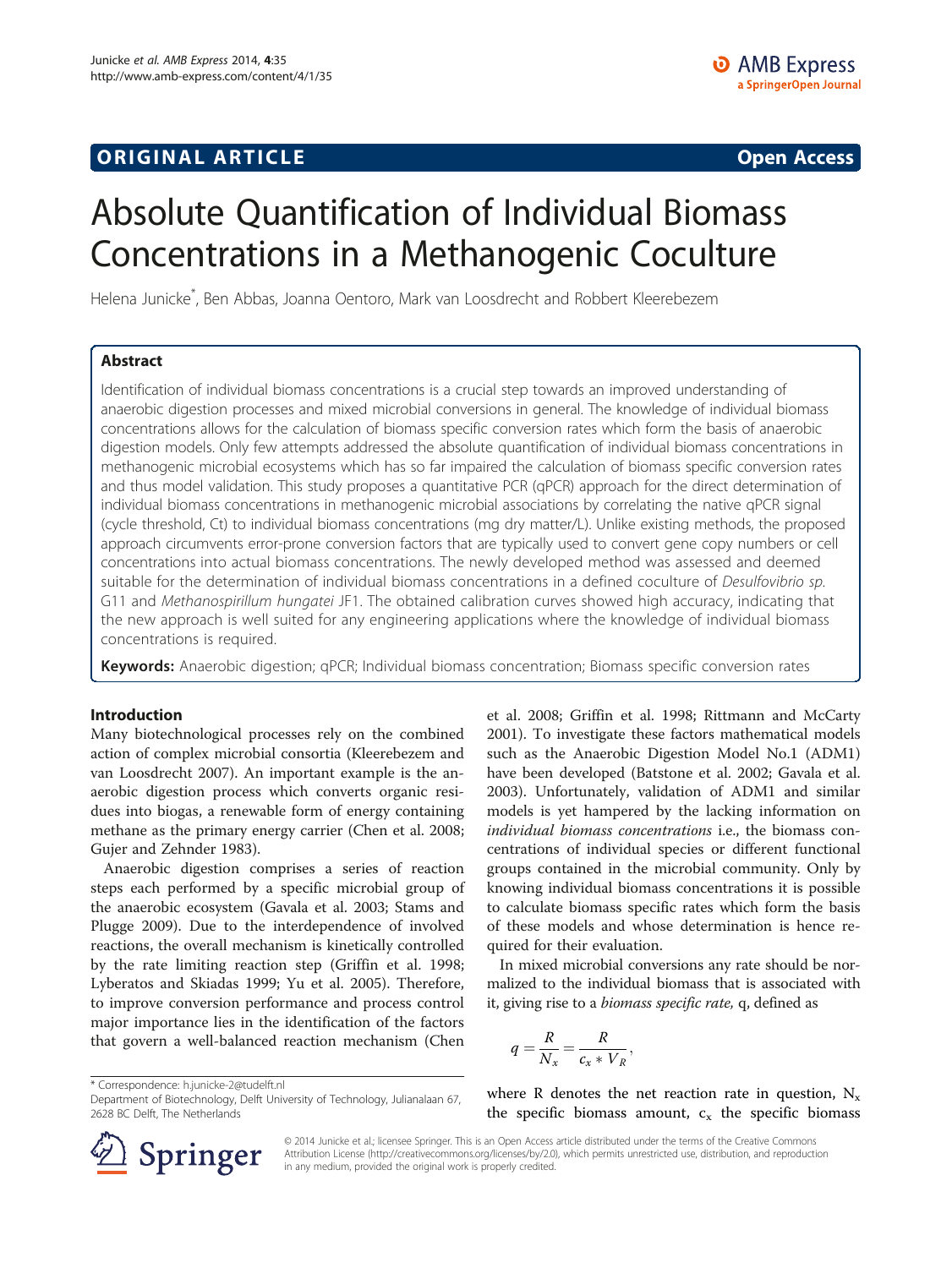concentration and  $V_R$  the reactor volume (Heijnen [2010](#page-6-0)). In the general case, dividing by the lumped instead of the individual biomass provides an incorrect description of experimental conditions as certain reactions are performed by specific organisms only and not by the total biomass. A failure to implement this logic into mixed microbial conversion models may result in inaccurate and even false predictions. The measurement of individual biomass is therefore an important step towards an improved theoretical understanding of the anaerobic digestion process and mixed microbial conversions in general.

Only limited research has focused on the determination of individual biomass concentrations in mixed microbial communities. Seitz et al. [\(1990\)](#page-6-0) determined individual biomass concentrations of an anaerobic coculture by phase-contrast microscopy assisted manual cell counting. Nevertheless, this approach is time-intensive and suffers from low accuracy since morphologically similar microorganisms and aggregated cells can hardly be distinguished (Manz et al. [1994](#page-6-0); Wagner et al. [2003](#page-7-0)). Emerging molecular techniques such as qPCR, quantitative fluorescence in situ hybridization (qFISH) or pyrosequencing promise to be much faster and more accurate (Coskuner et al. [2005](#page-6-0); Ronaghi and Elahi [2002](#page-6-0); Wagner et al. [2003;](#page-7-0) Zhang and Fang [2006\)](#page-7-0).

Previous studies have used qPCR to analyze microbial community structures and population dynamics in a range of samples from wastewater treatment plants (Hall et al. [2002](#page-6-0); Harms et al. [2003;](#page-6-0) Winkler et al. [2012](#page-7-0)), anaerobic bioreactors (Shin et al. [2011;](#page-6-0) Yu et al. [2006](#page-7-0)), activated sludge processes (Hall et al. [2002;](#page-6-0) Kim et al. [2011](#page-6-0)) and natural habitats (Schippers and Neretin [2006\)](#page-6-0). Similar applications were covered by qFISH (Albertsen et al. [2012](#page-5-0); Egli et al. [2003](#page-6-0); Juretschko et al. [2002;](#page-6-0) Kragelund et al. [2011\)](#page-6-0) and pyrosequencing (Jaenicke et al. [2011;](#page-6-0) Kröber et al. [2009](#page-6-0); Kwon et al. [2010](#page-6-0); Schlüter et al. [2008](#page-6-0); Zhang et al. [2012\)](#page-7-0). However, only a few attempts addressed the absolute quantification of individual biomass concentrations or the calculation of biomass specific conversion rates.

Harms et al. ([2003\)](#page-6-0) quantified nitrite-oxidizing bacteria (NOB) and ammonia-oxidizing bacteria (AOB) by means of qPCR and derived cell-specific conversion rates in activated sludge. The native qPCR results (DNA copies/L) were converted to cells/L, cells/g, and percent of biomass using several assumptions. Ahn et al. [\(2008](#page-5-0)), Cho et al. ([2013](#page-5-0)) and Kindaichi et al. [\(2006\)](#page-6-0) used qPCR to determine maximum biomass specific growth rates in nitrifying communities based on the abundance of DNA copy numbers, and assuming a constant correlation factor between DNA content and biomass. Cho et al. ([2013](#page-5-0)) determined DNA specific growth yields (DNA copy numbers/mg-N) but did not express results in terms of biomass. Ahn et al. ([2008](#page-5-0)) used additional conversion factors to derive biomass growth yields (mg-COD biomass/mg-N) from growth yields expressed in terms of DNA. The prevalent

use of DNA copy numbers (Cheng et al. [2011](#page-5-0); Chon et al. [2011](#page-5-0)) or cell numbers (Coskuner et al. [2005\)](#page-6-0), rather than actual biomass, renders these results inconvenient for most engineering purposes. Error-prone conversion factors (e.g. gene copies/genome, genomes/cell, cells/g dry matter, DNA extraction efficiency) add to the problematic of this approach.

Several studies employed FISH to quantify cells of AOB and NOB, and to determine cell-specific ammonium and nitrite oxidation rates (Altmann et al. [2003](#page-5-0); Daims et al. [2001](#page-6-0); Gieseke et al. [2005](#page-6-0); Wagner et al. [1995](#page-7-0)). In a direct comparison of FISH and qPCR for the quantification of cells in nitrifying biofilms Kindaichi et al. [\(2006\)](#page-6-0) found that both methods yielded comparable results but qPCR was more favorable due to higher sensitivity and faster handling. Low sample concentrations  $\left( <10^5$  cells/mL), autofluorescence, non-specific binding and low signal intensity can become limiting factors for FISH analysis (Kindaichi et al. [2006](#page-6-0); Konuma et al. [2000;](#page-6-0) Rittmann et al. [1999;](#page-6-0) Zhang and Fang [2006](#page-7-0)). The quantification of individual biomass concentrations by means of pyrosequencing remains challenging due to the semi-quantitative nature of the method (Amend et al. [2010\)](#page-5-0). Purely quantitative applications of pyrosequencing remain scarce as of yet. Lastly, biomass concentrations were estimated from observed substrate transformation rates, metabolite ratios and individual biomass growth yields (Jiang et al. [2011;](#page-6-0) Lopez-Vazquez et al. [2007;](#page-6-0) Rittmann et al. [1999\)](#page-6-0). These indirect methods are based on the measurement of commonly used analytical variables (e.g. substrate and product concentrations, lumped biomass concentration) without requiring molecular techniques (Lopez-Vazquez et al. [2007](#page-6-0)). However, assumptions of reaction stoichiometry or maximum biomass specific conversion rates are inherent to these indirect methods and pose a major source of inaccuracy. In view of the previous, qPCR is regarded the most suited molecular method for the quantification of individual biomass concentrations in complex microbial ecosystems, and it stands out due to its high sensitivity  $\left($  < 5 gene copies), high reproducibility (standard deviation < 2%) and high specificity (Kim et al. [2013](#page-6-0)).

Here it is aimed to derive individual biomass concentrations, expressed in gram dry matter per liter, directly from the qPCR signal of a given sample. No such approach has been reported so far, despite a few key advantages: Firstly, the result can readily be used in mathematical models and engineering applications. Secondly, several limitations of existing methods can be avoided, including unnecessary assumptions or erroneous conversion factors.

#### Material and methods

A defined coculture of Desulfovibrio sp. G11 and Methanospirillum hungatei JF1 was used to evaluate the applicability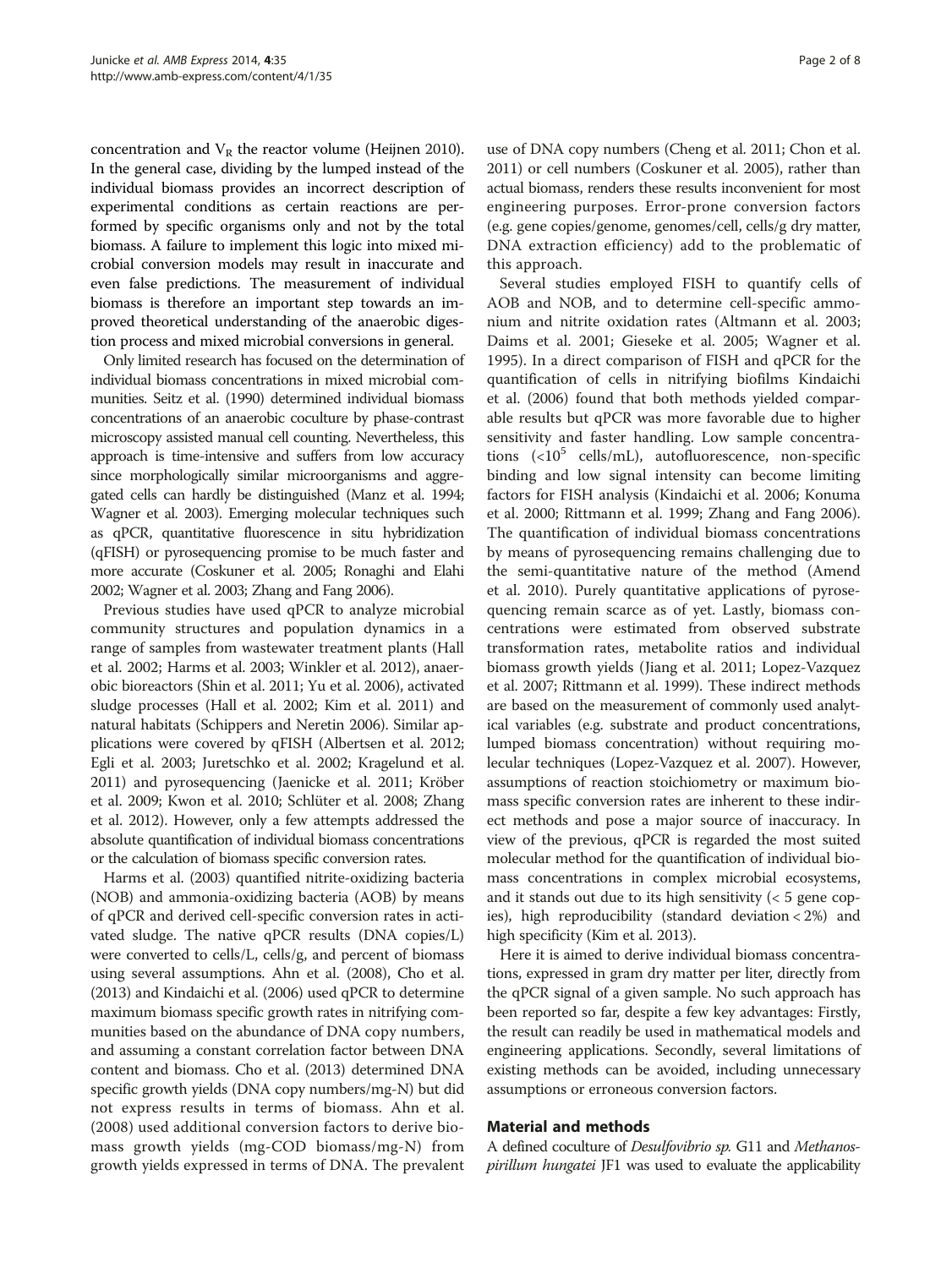of a qPCR approach for the determination of specific biomass concentrations.

### Cultivation of microorganisms

Pure cultures of Desulfovibrio sp. strain G11 (DSM 7057) and Methanospirillum hungatei type strain JF1 (DSM 864) were obtained from the Laboratory of Microbiology, Wageningen University, The Netherlands, and cultivated in 2 L Schott bottles in the absence of oxygen and under sterile conditions. The basic medium was prepared according to Plugge ([2005](#page-6-0)). Culture medium for Desulfovibrio sp. G11 contained 20 mM sodium lactate, as the sole carbon source, and 10 mM sodium sulphate as electron acceptor. Basic medium for Methanospirillum hungatei JF1 was supplemented with 2 mM sodium acetate and 4 mM cysteine hydrochloride. While Desulfovibrio sp. G11 was kept under  $80\%/20\%$  N<sub>2</sub>/CO<sub>2</sub> atmosphere, Methanospirillum hungatei JF1 was grown under 80%/  $20\%$  H<sub>2</sub>/CO<sub>2</sub>. The headspace of the methanogenic culture was exchanged every other day. The pH was maintained between 7.0 and 7.2. All cultures were incubated at a temperature of 37 ºC and constantly shaken at 150 rpm.

## Centrifugation efficiency test

The centrifugation efficiency was tested for a biomass concentration of 21.0 mg/L (Desulfovibrio sp. G11) and 179.9 mg/L (Methanospirillum hungatei JF1) and four further two-fold dilutions, respectively. A three-step centrifugation procedure using a cell suspension volume of 2 mL (13000 rpm, 21,000 × g, 4ºC, Heraeus, Biofuge fresco) was used. The duration of the first step amounted to 5 min. The resulting supernatant was again centrifuged for 3 min. Supernatant of the second step was centrifuged for 10 min. Three pellets resulting from the previous centrifugation steps were combined for DNA extraction.

### DNA extraction

The UltraClean microbial DNA isolation kit (Mo Bio, Carlsbad, USA) was used for DNA extraction in triplicates. Instead of horizontal vortex mixing for 10 min, the Mini Bead Beater 16 (BioSpec Products, Bartlesville, USA) was used for 5 min. In order to improve DNA elution efficiency herring-sperm DNA (HS-DNA) was added prior to the bead-beating step.

### Quantitative PCR

Quantitative PCR was performed using an iQ5 system (Bio-Rad Laboratories B.V., Veenedaal, The Netherlands). The primer sets used for the amplification of the partial 16S rDNA sequences by qPCR are shown in Table 1. Both primer sets are highly specific to amplify only the DNA of the target microorganism in the coculture.

Specific primers for *Desulfovibrio* sp. G11 were designed using the ARB software program (Ludwig et al. [2004](#page-6-0)). The optimum annealing temperature was determined using qPCR with a temperature gradient ranging from 50°C to 65°C. Primer efficiency was tested at the optimum annealing temperature using dilution series of the extracted genomic DNA in the range of  $10^{-1}$  to  $10^{-6}$ . Each sample was analysed by qPCR in triplicate. From the exponential behaviour of the Ct value as a function of the DNA starting concentration, the primer efficiency was deduced. A combination of the specific primer MH236r and the general archaeal primer Arch25f was used as a primer set for Methanospirillum hungatei JF1. The optimum annealing temperature was determined using qPCR with a temperature gradient ranging from 52°C to 65°C. The qPCR amplification for Desulfovibrio sp. G11 proceeded according to the following scheme: 95°C (5 min), for the next 40 cycles 95°C (30 s), 62°C (40 s), 72°C (40 s), 80°C (25 s). The amplification for Methanospirillum hungatei JF1 was as follows: 95°C (5 min), for the next 40 cycles 95°C (30 s), 57°C (30 s), 72°C (15 s), 80°C (25 s). The bacterial reaction mixture consisted of 10 μl 2x iCycler mix (Bio-Rad, Hercules, USA), 0.1 μl DSVsp G11 201f primer (50 μM stock), 0.1 μl DSVsp G11 471r primer (50 μM stock), and 2.5 μl template DNA (5.0 ng/μl). In contrast, 0.2 μl Arch25f primer (50 μM stock) and 0.2 μl MH236r primer (50 μM stock) were used for the archaeal assay. Reaction mixtures were filled up to 20  $\mu$ l with PCR-H<sub>2</sub>0.

To assess primer cross-sensitivity, qPCR was performed with the following primer/DNA mixtures: (1) DSVsp G11 201f and DSVsp G11 471r primer/HS-DNA and DNA of Methanospirillum hungatei JF1; (2) Arch25f and MH236r primer/HS-DNA and DNA of Desulfovibrio sp. G11.

Table 1 Primer sets and sequences used for the amplification of the partial 16S rDNA sequences by qPCR

| Primer name         | Target                        | Primer sequence (5'-3')    | Reference                |
|---------------------|-------------------------------|----------------------------|--------------------------|
| DSVsp G11 201f      | Desulfovibrio sp. strain G11  | GACCTCTGCTTGCATGTTACC      | This study               |
| DSVsp G11 471r      |                               | CTGATTAGCACAGTGCGGTTT      | This study               |
| Arch <sub>25f</sub> | Archaea                       | CTG GTT GAT CCT GCC AG     | Mariakakis et al. (2011) |
| MH <sub>236r</sub>  | Methanospirillum hungatei JF1 | CAG ACT CAT CCT GAA GCG AC | Worm et al. (2011)       |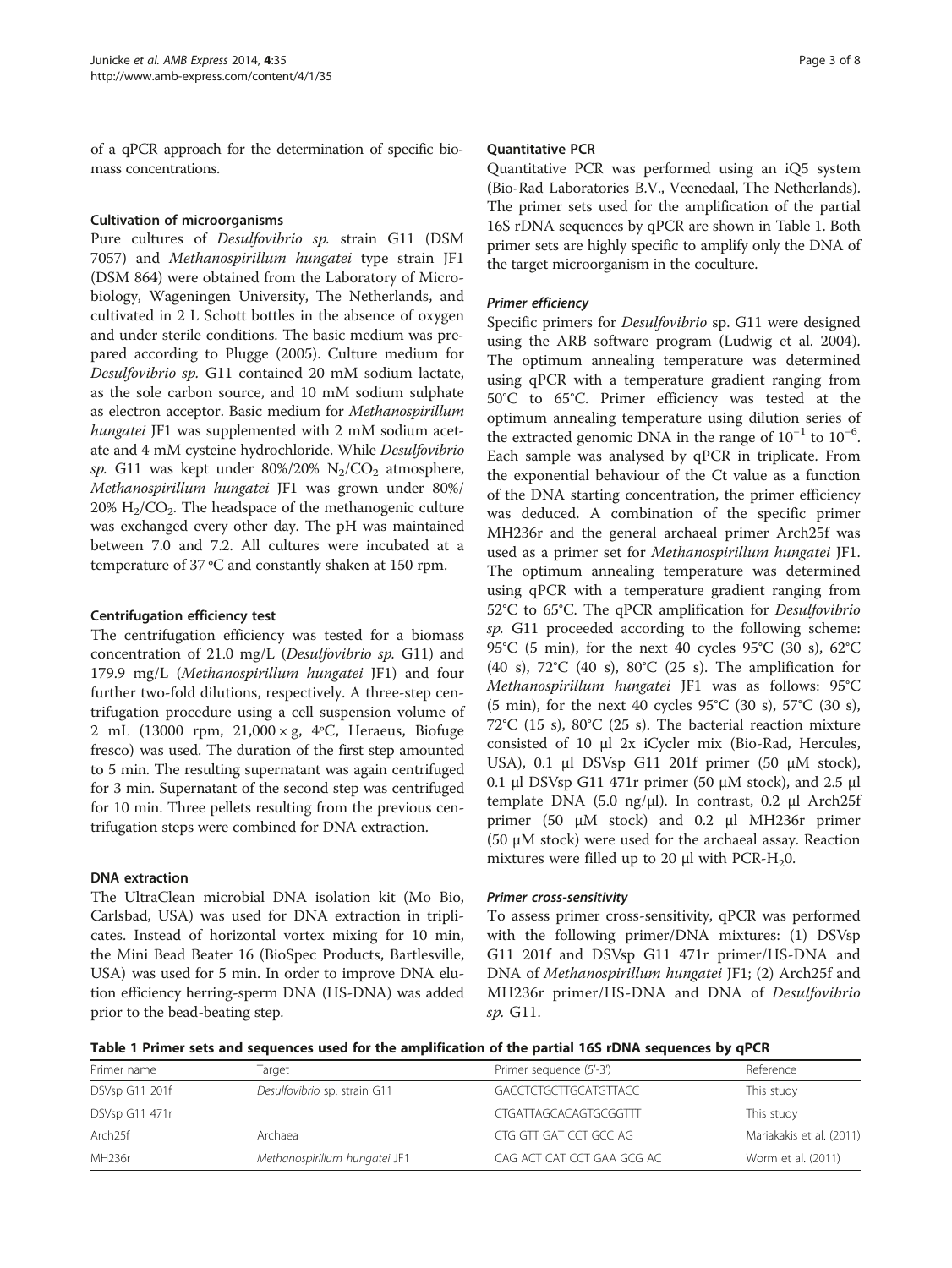#### <span id="page-3-0"></span>Determination of dry weight

Total suspended solids (TSS) of both pure cultures were determined according to standard filtration methods (Taras et al. [1971](#page-6-0)). A Supor® 200 PES membrane filter with a pore size of 0.2 μm (PALL, Port Washington, USA) was used. The ash content was determined according to ESS Method 340.2 (WSLH [1993\)](#page-7-0). All measurements were conducted in triplicate. By subtracting the ash content from the TSS concentration, the concentration of volatile suspended solids (VSS) was obtained.

#### Calibration curves

Pure cultures of Desulfovibrio sp. G11 and Methanospirillum hungatei JF1 were first diluted to a biomass concentration of 1.1 mg/L (*Desulfovibrio* sp. G11) and 9.0 mg/L (Methanospirillum hungatei JF1) and then combined to obtain co-cultures of known biomass ratios. The cell suspensions were taken from the late exponential/early stationary state. The optical density was measured at 660 nm (DR 2800, Hach-Lange, Tiel, The Netherlands) and was in the range of 0.150 and 0.250 for both cultures. Coculture samples (2 mL) of known biomass mixing ratios were centrifuged and the DNA was extracted according to the described procedures. At low DNA concentration of the sample, a volume of 5 μl of 10-fold diluted HS-DNA (10  $\mu$ g/ $\mu$ l, Sigma) was added to improve the elution efficiency during DNA extraction. HS-DNA was added just before using the mini bead beater. To obtain a calibration curve relating the Ct value to the biomass concentration in the sample for each of the two species, qPCR was performed either with primers specific for Desulfovibrio sp. G11 or Methanospirillum hungatei JF1. All measurements were performed in triplicates. Instead of 2.5 μl of 5 ng/μl DNA template, 2.5 μl of 60-fold diluted DNA template was used for the qPCR.

#### Results

Initial attempts to establish calibration curves between the biomass concentration used and the resulting qPCR signal, using an unmodified standard procedure, yielded unsatisfactory results. Most notably fitted calibration curves of *Desulfovibrio sp.* G11 were of low quality ( $R^2$  = 0.134) and data generally suffered from high standard deviation (see Figure 1). Key steps of the calibration procedure were further investigated and optimized to obtain adequate calibration curves. The optimized qPCR calibration curves obtained for Methanospirillum hungatei JF1 and Desulfovibrio sp. G11 are presented in Figures 2 and [3,](#page-4-0) respectively. Results concerning the individual steps of the calibration procedure are shown below.

#### Centrifugation efficiency

A low centrifugation efficiency leads to cell loss, thereby limiting the total amount of DNA available for qPCR,



and fluctuations in centrifugation efficiency are reflected in the qPCR calibration curve. A three-step centrifugation procedure yielded best cell recovery with a centrifugation efficiency consistently above 97%. A standard error of 5% was derived from triplicate measurement.

#### DNA extraction efficiency

HS-DNA was added during the DNA extraction step to enhance DNA elution from the filter membrane of the used DNA extraction kit. Leaving all other steps of the calibration procedure unchanged, the addition of HS-DNA during DNA extraction yielded significant improvements of the calibration curves. Largest improvements were obtained with Desulfovibrio sp. G11, as can be seen in Figure 1



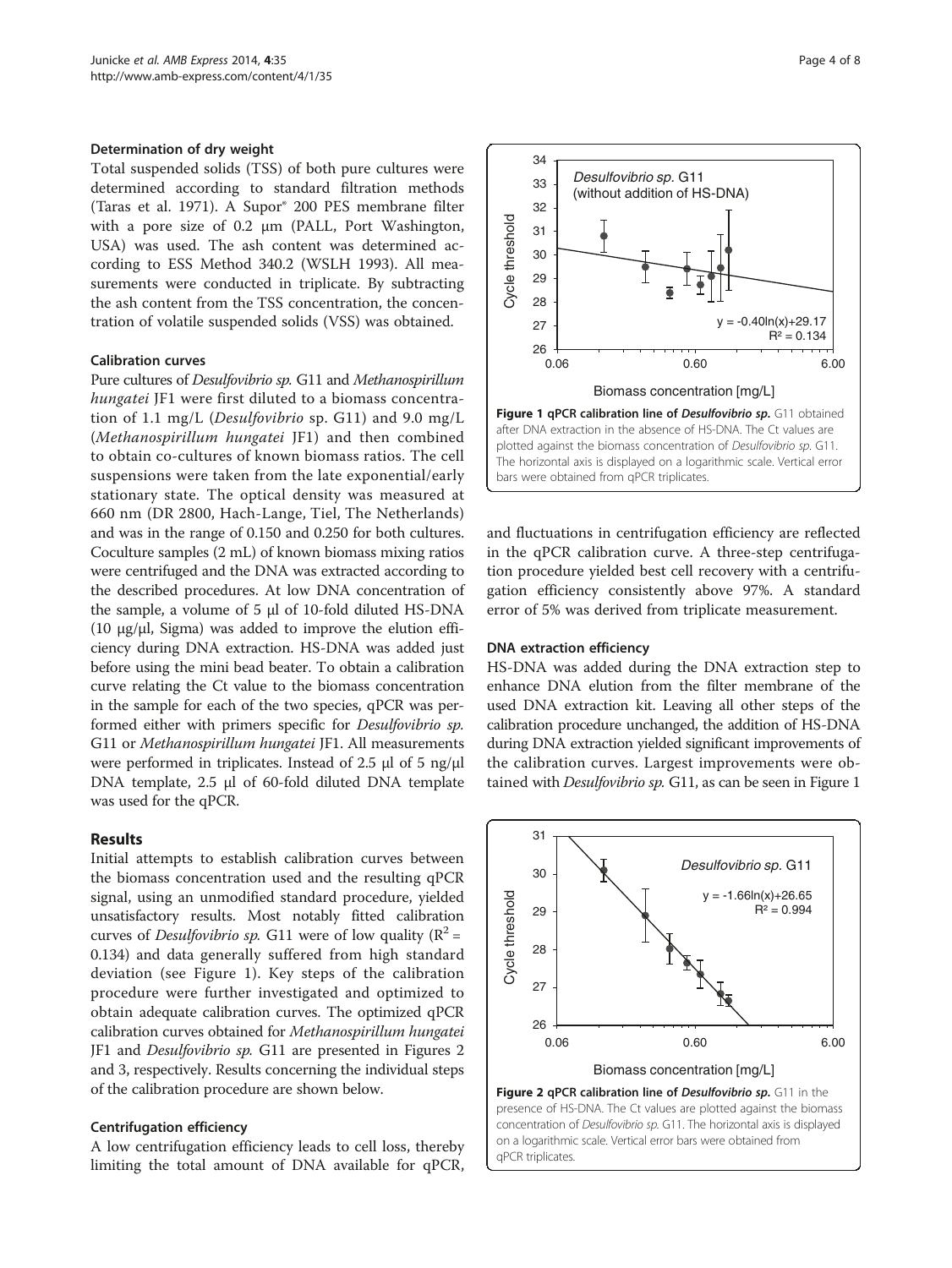<span id="page-4-0"></span>

(without HS-DNA) and Figure [2](#page-3-0) (with HS-DNA). Calibration data obtained for Desulfovibrio sp. G11 in the presence of HS-DNA resulted in a more accurate regression line ( $\mathbb{R}^2$  = 0.994) compared to the case without addition of HS-DNA  $(R^2 = 0.134)$ .

To confirm a constant DNA extraction efficiency, DNA was extracted from biomass samples of different concentrations and subjected to qPCR. Taking primer efficiency and the dilution factor between samples into account the expected theoretical difference in Ct values with regard to the undiluted sample can be calculated. It was found that experimental and theoretical Ct values differed on average by less than 0.9% for Methanospirillum hungatei JF1, and less than 1.2% for Desulfovibrio sp. G11 in the presence of HS-DNA. In contrast, the same difference amounted to 7.5% for Desulfovibrio sp. G11 in the absence of HS-DNA. These results confirm that a constant DNA extraction efficiency was achieved for both species irrespective of the biomass starting concentration due to the addition of HS-DNA.

### Quantitative PCR

A primer efficiency of 93.4% was obtained at an optimum annealing temperature of 57°C for Methanospirillum hungatei JF1. The primer efficiency for Desulfovibrio sp. G11 was 75.9% at 62°C. Primer efficiency was constant and remained unaffected by the presence of HS-DNA.

No significant primer cross-sensitivities were observed in the calibrated biomass concentration range. Crosssensitivities occurred at biomass concentrations 100-fold lower than the minimum biomass concentrations used for the preparation of the calibration lines.

The Ct values obtained from qPCR triplicates of Methanospirillum hungatei JF1 showed a standard deviation of 1.6% and 2.7% for Desulfovibrio sp. G11.

#### Determination of dry weight

The measurement error of the VSS determination is 1.8% (Methanospirillum hungatei JF1) and 0.6% (Desulfovibrio sp. G11).

#### **Discussion**

Seitz et al. [\(1990\)](#page-6-0) made the first attempt to determine individual biomass concentrations in methanogenic microbial cocultures by manual cell counting. This approach is not only tedious but is also affected by varying cell morphologies and the occurrence of cell aggregates which renders cell counting less accurate than DNAbased techniques. In this study qPCR was investigated for the determination of individual biomass concentrations because of its reported higher accuracy, sensitivity and reproducibility compared to other quantification methods such as quantitative FISH or pyrosequencing (Amend et al. [2010](#page-5-0); Kim et al. [2013\)](#page-6-0).

The present study successfully demonstrated the suitability of a newly developed qPCR approach for the quantification of individual biomass concentrations in a defined methanogenic coculture of Desulfovibrio sp. G11 and Methanospirillum hungatei JF1. Calibration curves correlating the native qPCR signal (Ct value) directly with absolute biomass concentrations (mg dry matter/L) were obtained with high accuracy. A biomass calibration curve was established in a concentration range of  $1.1 - 9.0$  mg/L for Methanospirillum hungatei JF1 and  $0.1 - 1.1$  mg/L for Desulfovibrio sp. G11. Dilution or pre-concentration of samples can be used to ensure that biomass concentrations are within the calibrated regime. The calibrated biomass concentration range can possibly be extended much further into both directions given that qPCR has a reported dynamic range of more than 6 orders of magnitude (Kim et al. [2013\)](#page-6-0). However, in practice, saturation of the DNA extraction kit (at about  $10^9$  cells/mL) may pose an upper detection limit for the presented approach and sample dilution will be required (data not shown). For this reason it is advisable to use 10 mg/L (Desulfovibrio sp. G11) and 100 mg/L (for Methanospirillum hungatei JF1) as the respective upper limits (data not shown) which roughly equals  $10^8$  cells/mL. The lower detection limit is most likely determined by DNA elution efficiency and primer cross-sensitivity. Addition of HS-DNA during the DNA extraction step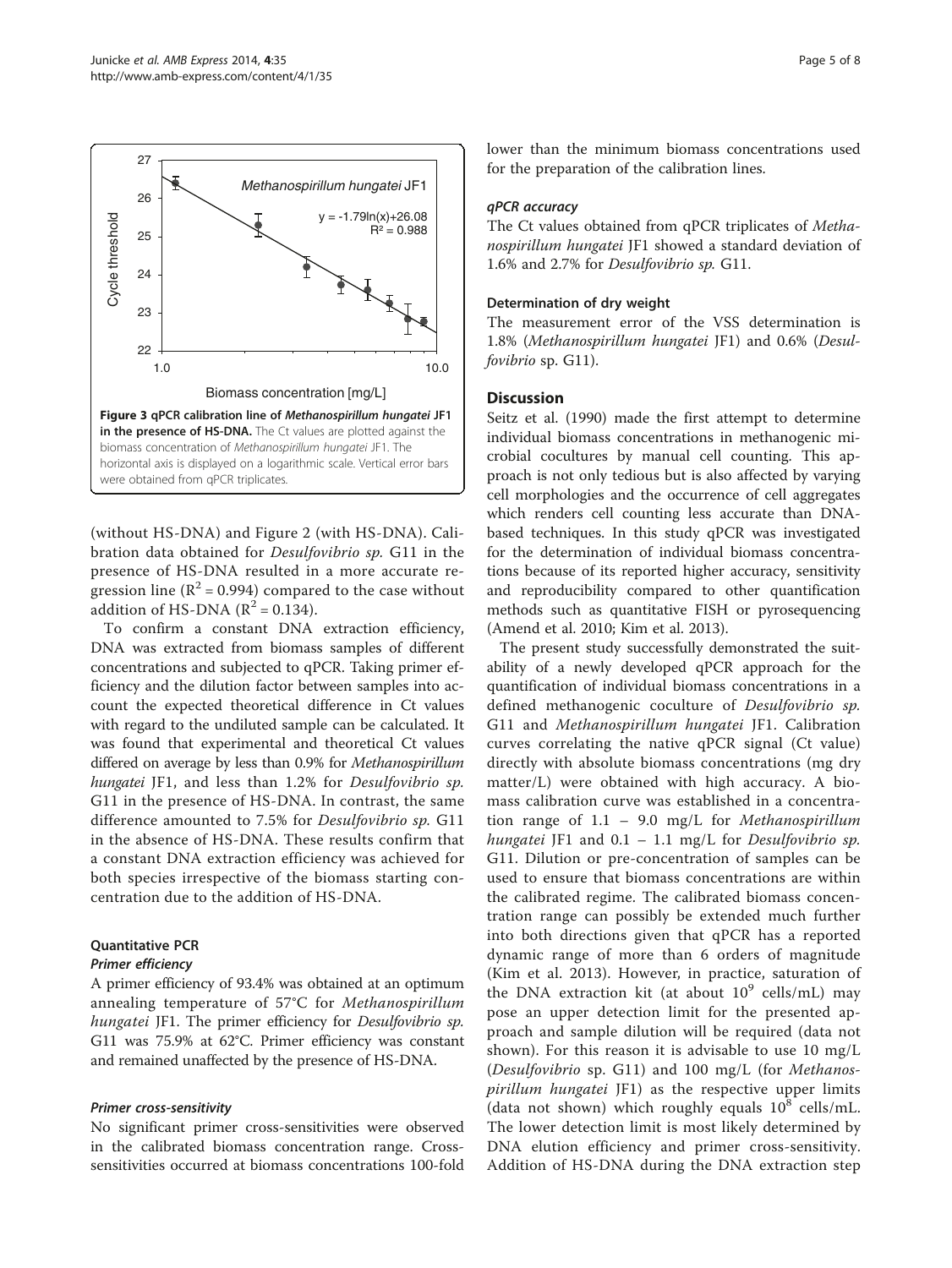<span id="page-5-0"></span>increased the DNA elution efficiency significantly, most notably for Desulfovibrio sp. G11, while showing no noticeable cross-sensitivities with the employed primer pairs.

Many qPCR approaches for the quantification of microbial communities rely on the knowledge of the DNA extraction efficiency, the number of gene copies per genome and the number of genome copies per organism. However, such data is not always available in genomic databases and may show broad variation (Kim et al. [2013](#page-6-0); Malandrin et al. [1999](#page-6-0); Mileyko et al. [2008\)](#page-6-0). Another factor of uncertainty is a varying DNA extraction efficiency. As a result, the conversion of DNA copy numbers to actual biomass concentrations is often a vague procedure. The here presented quantification method overcomes these limitations because the native qPCR signal is directly linked to the biomass concentration of the species of interest. The aforementioned conversion factors are not required and the DNA extraction efficiency needs not to be known explicitly. Nevertheless, it must be ensured that DNA extraction efficiency is constant between replicates. A constant extraction efficiency was confirmed for the target organisms in this study.

Suitability of the presented qPCR approach for the determination of individual biomass concentrations in a defined coculture of Desulfovibrio sp. G11 and Methanospirillum hungatei JF1 was successfully demonstrated in this study. Feasibility of the proposed method in nondefined environmental samples was not yet examined. High primer specificity is required in non-defined samples. The newly designed primer set for Desulfovibrio sp. G11 certainly meets that criterion. In contrast, the primer set used for DNA amplification of Methanospirillum hungatei JF1 consists of an archaea-specific forward primer and a reverse primer highly specific for Methanospirillum hungatei JF1. The analysis of non-defined environmental samples may require a species specific reverse primer to ensure only Methanospirillum hungatei JF1 is detected.

Group-specific determination of biomass concentrations remains challenging with this method. In principle all species belonging to the microbial group in question have to be grown in pure culture for the preparation of single-species calibration curves. Summation of speciesspecific biomass concentrations of an environmental sample, derived from the respective calibration curves, yields the biomass concentration of a desired group consisting of the different species previously assigned to it. This procedure is very time-consuming but it remains a one-time activity. Apart from that, in non-defined microbial communities target organisms need to be identified first (e.g. by denaturing gradient gel electrophoresis) to assign them to the microbial group of interest.

Future research should aim for a comparison of the presented qPCR approach with other existing methods such as qFISH or pyrosequencing, especially with regard to environmental samples. While the authors believe that the presented qPCR approach shows its specific qualities in the accurate quantification of individual biomass concentrations of single species, it is recognized that FISH and pyrosequencing can serve quite complementary purposes: Solely FISH is capable to identify cell distribution and cell interaction in-situ (Kindaichi et al. [2007](#page-6-0); Okabe et al. [1999](#page-6-0)), while pyrosequencing is regarded most suited for the highthroughput analysis of complex non-defined microbial communities (Amend et al. 2010; Ronaghi and Elahi [2002](#page-6-0)).

The proposed quantification method poses a major improvement over prevailing approaches because no errorprone conversion factors and assumptions are needed to obtain absolute biomass concentrations. The method developed is therefore ideally suited for engineering applications and for providing model input. The gained knowledge on individual biomass concentrations in defined or nondefined microbial communities opens up the opportunity to calculate biomass specific conversion rates which enables the validation of models for anaerobic digestion processes and other mixed microbial conversions.

#### Competing interests

The authors declare that they have no competing interests.

#### Acknowledgements

The financial support of STW (project number 11603) and Veolia Water is gratefully acknowledged.

Received: 8 January 2014 Accepted: 16 March 2014 Published online: 12 April 2014

#### References

- Ahn JH, Yu R, Chandran K (2008) Distinctive microbial ecology and biokinetics of autotrophic ammonia and nitrite oxidation in a partial nitrification Bioreactor. Biotechnol Bioeng 100(6):1078–1087. doi:10.1002/Bit.21863
- Albertsen M, Hansen LBS, Saunders AM, Nielsen PH, Nielsen KL (2012) A metagenome of a full-scale microbial community carrying out enhanced biological phosphorus removal. Isme J 6(6):1094–1106. doi:10.1038/ ismej.2011.176
- Altmann D, Stief P, Amann R, de Beer D, Schramm A (2003) In situ distribution and activity of nitrifying bacteria in freshwater sediment. Environ Microbiol 5 (9):798–803. doi:10.1046/j.1469-2920.2003.00469.x
- Amend AS, Seifert KA, Bruns TD (2010) Quantifying microbial communities with 454 pyrosequencing: does read abundance count? Mol Ecol 19(24):5555–5565. doi:10.1111/j.1365-294X.2010.04898.x
- Batstone DJ, Keller J, Angelidaki I, Kalyuzhnyi SV, Pavlostathis SG, Rozzi A, Sanders WTM, Siegrist H, Vavilin VA (2002) The IWA Anaerobic Digestion Model No 1 (ADM1). Water Sci Technol 45(10):65–73
- Chen Y, Cheng JJ, Creamer KS (2008) Inhibition of anaerobic digestion process: A review. Bioresource Technol 99(10):4044–4064. doi:10.1016/j.biortech.2007.01.057
- Cheng CH, Hsu SC, Wu CH, Chang PW, Lin CY, Hung CH (2011) Quantitative analysis of microorganism composition in a pilot-scale fermentative biohydrogen production system. Int J Hydrogen Energ 36(21):14153–14161. doi:10.1016/j. ijhydene.2011.05.023
- Cho K, Nguyen DX, Lee S, Hwang S (2013) Use of real-time QPCR in biokinetics and modeling of two different ammonia-oxidizing bacteria growing simultaneously. J Ind Microbiol Biot 40(9):1015–1022. doi:10.1007/s10295-013-1297-z
- Chon K, Chang JS, Lee E, Lee J, Ryu J, Cho J (2011) Abundance of denitrifying genes coding for nitrate (narG), nitrite (nirS), and nitrous oxide (nosZ)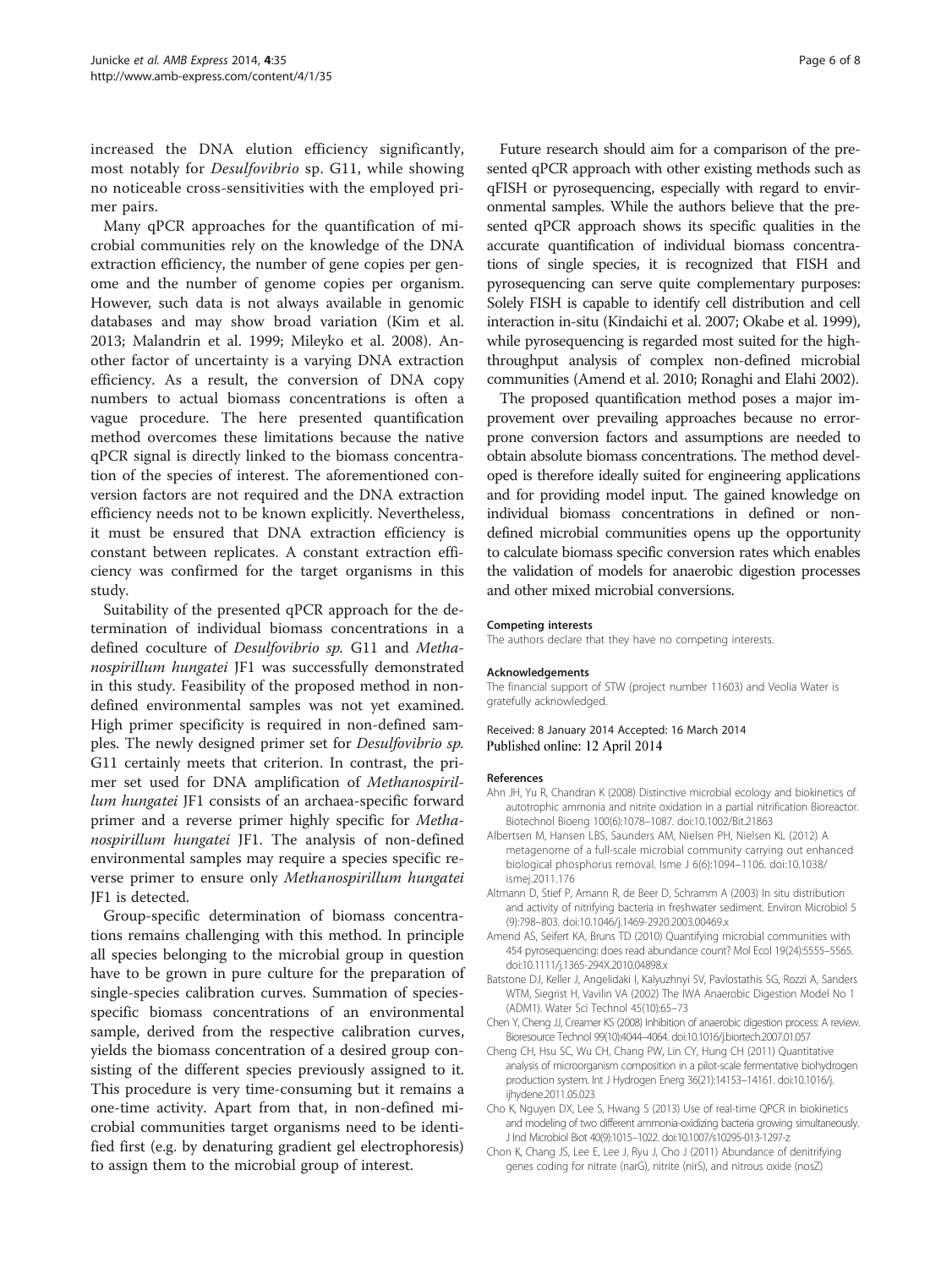<span id="page-6-0"></span>reductases in estuarine versus wastewater effluent-fed constructed wetlands. Ecol Eng 37(1):64–69. doi:10.1016/j.ecoleng.2009.04.005

- Coskuner G, Ballinger SJ, Davenport RJ, Pickering RL, Solera R, Head IM, Curtis TP (2005) Agreement between theory and measurement in quantification of ammonia-oxidizing bacteria. Appl Environ Microb 71(10):6325–6334. doi:10.1128/Aem.71.10.6325-6334.2005
- Daims H, Ramsing NB, Schleifer KH, Wagner M (2001) Cultivation-independent, semiautomatic determination of absolute bacterial cell numbers in environmental samples by fluorescence in situ hybridization. Appl Environ Microb 67 (12):5810–5818. doi:10.1128/Aem.67.12.5810-5818.2001
- Egli K, Langer C, Siegrist HR, Zehnder AJB, Wagner M, van der Meer JR (2003) Community analysis of ammonia and nitrite oxidizers during start-up of nitritation reactors. Appl Environ Microb 69(6):3213–3222. doi:10.1128/ Aem.69.6.3213-3222.2003
- Gavala HN, Angelidaki I, Ahring BK (2003) Kinetics and modeling of anaerobic digestion process. In: Ahring BK (ed) Biomethanation I. Springer, Berlin/ Heidelberg
- Gieseke A, Nielsen JL, Amann R, Nielsen PH, de Beer D (2005) In situ substrate conversion and assimilation by nitrifying bacteria in a model biofilm. Environ Microbiol 7(9):1392–1404. doi:10.1111/j.1462-2920.2005.00826.x
- Griffin ME, McMahon KD, Mackie RI, Raskin L (1998) Methanogenic population dynamics during start-up of anaerobic digesters treating municipal solid waste and biosolids. Biotechnol Bioeng 57(3):342–355. doi:10.1002/(Sici)1097- 0290(19980205)57:3<342::Aid-Bit11>3.0.Co;2-I
- Gujer W, Zehnder AJB (1983) Conversion Processes in Anaerobic-Digestion. Water Sci Technol 15(8–9):127–167
- Hall SJ, Hugenholtz P, Siyambalapitiya N, Keller J, Blackall LL (2002) The development and use of real-time PCR for the quantification of nitrifiers in activated sludge. Water Sci Technol 46(1–2):267–272
- Harms G, Layton AC, Dionisi HM, Gregory IR, Garrett VM, Hawkins SA, Robinson KG, Sayler GS (2003) Real-time PCR quantification of nitrifying bacteria in a municipal wastewater treatment plant. Environ Sci Technol 37(2):343–351, doi:10.1021/Es0257164
- Heijnen JJ (2010) Mass Balances, Rates, and Experiments. In: Smolke CD (ed) The metabolic pathway engineering handbook: Fundamentals. CRC Press/Taylor & Francis, Boca Raton
- Jaenicke S, Ander C, Bekel T, Bisdorf R, Droge M, Gartemann KH, Junemann S, Kaiser O, Krause L, Tille F, Zakrzewski M, Puhler A, Schluter A, Goesmann A (2011) Comparative and Joint Analysis of Two Metagenomic Datasets from a Biogas Fermenter Obtained by 454-Pyrosequencing. Plos One 6(1). doi:ARTN e14519 doi:10.1371/journal.pone.00145190
- Jiang Y, Marang L, Kleerebezem R, Muyzer G, van Loosdrecht MCM (2011) Polyhydroxybutyrate Production From Lactate Using a Mixed Microbial Culture. Biotechnol Bioeng 108(9):2022–2035. doi:10.1002/Bit.23148
- Juretschko S, Loy A, Lehner A, Wagner M (2002) The microbial community composition of a nitrifying-denitrifying activated sludge from an industrial sewage treatment plant analyzed by the full-cycle rRNA approach. Syst Appl Microbiol 25(1):84–99. doi:10.1078/0723-2020-00093
- Kim YM, Lee DS, Park C, Park D, Park JM (2011) Effects of free cyanide on microbial communities and biological carbon and nitrogen removal performance in the industrial activated sludge process. Water Res 45(3):1267– 1279. doi:10.1016/j.watres.2010.10.003
- Kim J, Lim J, Lee C (2013) Quantitative real-time PCR approaches for microbial community studies in wastewater treatment systems: Applications and considerations. Biotechnology advances 31(8):1358–1373. doi:10.1016/j. biotechadv.2013.05.010
- Kindaichi T, Kawano Y, Ito T, Satoh H, Okabe S (2006) Population dynamics and in situ kinetics of nitrifying bacteria in autotrophic nitrifying biofilms as determined by real-time quantitative PCR. Biotechnol Bioeng 94(6):1111–1121. doi:10.1002/Bit.20926
- Kindaichi T, Tsushima I, Ogasawara Y, Shimokawa M, Ozaki N, Satoh H, Okabe S (2007) In situ activity and spatial organization of anaerobic ammonium-oxidizing (anammox) bacteria in biofilms. Appl Environ Microb 73(15):4931–4939. doi:10.1128/Aem.00156-07
- Kleerebezem R, van Loosdrecht MCM (2007) Mixed culture biotechnology for bioenergy production. Curr Opin Biotech 18(3):207–212. doi:10.1016/j. copbio.2007.05.001
- Konuma S, Satoh H, Mino T, Matsuo T (2000) Comparison of enumeration methods for ammonia-oxidizing bacteria. Water Science & Technology 43(1):107–114
- Kragelund C, Thomsen TR, Mielczarek AT, Nielsen PH (2011) Eikelboom's morphotype 0803 in activated sludge belongs to the genus Caldilinea in the

phylum Chloroflexi. Fems Microbiol Ecol 76(3):451–462. doi:10.1111/j.1574- 6941.2011.01065.x

- Kröber M, Bekel T, Diaz NN, Goesmann A, Jaenicke S, Krause L, Miller D, Runte KJ, Viehover P, Puhler A, Schluter A (2009) Phylogenetic characterization of a biogas plant microbial community integrating clone library 16S-rDNA sequences and metagenome sequence data obtained by 454-pyrosequencing. J Biotechnol 142(1):38–49. doi:10.1016/j.jbiotec.2009.02.010
- Kwon S, Kim TS, Yu GH, Jung JH, Park HD (2010) Bacterial Community Composition and Diversity of a Full-Scale Integrated Fixed-Film Activated Sludge System as Investigated by Pyrosequencing. J Microbiol Biotechn 20 (12):1717–1723. doi:10.4014/jmb.1007.07012
- Lopez-Vazquez CM, Hooijmans CM, Brdjanovic D, Gijzen HJ, van Loosdrecht MCM (2007) A practical method for quantification of phosphorus- and glycogen-accumulating organism populations in activated sludge systems. Water Environ Res 79(13):2487–2498. doi:10.2175/106143007x220798
- Ludwig W, Strunk O, Westram R, Richter L, Meier H, Yadhukumar A, Yadhukumar A, Buchner A, Lai T, Steppi S, Jobb G, Forster W, Brettske I, Gerber S, Ginhart AW, Gross O, Grumann S, Hermann S, Jost R, Konig A, Liss T, Lussmann R, May M, Nonhoff B, Reichel B, Strehlow R, Stamatakis A, Stuckmann N, Vilbig A, Lenke M, Ludwig T, Bode A, Schleifer KH (2004) ARB: a software environment for sequence data. Nucleic Acids Res 32(4):1363–1371. doi:10.1093/Nar/Gkh293
- Lyberatos G, Skiadas IV (1999) Modelling of anaerobic digestion–a review. Global Nest Int J 1:63–76
- Malandrin L, Huber H, Bernander R (1999) Nucleoid structure and partition in Methanococcus jannaschii: An Archaeon with multiple copies of the chromosome. Genetics 152(4):1315–1323
- Manz W, Wagner M, Amann R, Schleifer K-H (1994) In situ characterization of the microbial consortia active in two wastewater treatment plants. Water Res 28 (8):1715–1723
- Mariakakis I, Bischoff P, Krampe J, Meyer C, Steinmetz H (2011) Effect of organic loading rate and solids retention time on microbial population during bio-hydrogen production by dark fermentation in large lab-scale. Int J Hydrogen Energ 36 (17):10690–10700. doi:10.1016/j.ijhydene.2011.06.008
- Mileyko Y, Joh RI, Weitz JS (2008) Small-scale copy number variation and large-scale changes in gene expression. P Natl Acad Sci USA 105(43):16659–16664. doi:10.1073/pnas.0806239105
- Okabe S, Itoh T, Satoh H, Watanabe Y (1999) Analyses of spatial distributions of sulfate-reducing bacteria and their activity in aerobic wastewater biofilms. Appl Environ Microb 65(11):5107–5116
- Plugge CM (2005) Anoxic media design, preparation, and considerations. Environ Microbiol 397:3–16. doi:10.1016/S0076-6879(05)97001-8
- Rittmann BE, McCarty PL (2001) Environmental biotechnology. McGraw-Hill, New York Rittmann BE, Laspidou CS, Flax J, Stahl DA, Urbain V, Harduin H, van der Waarde JJ, Geurkink B, Henssen MJC, Brouwer H, Klapwijk A, Wetterauw M (1999) Molecular and modeling analyses of the structure and function of nitrifying activated sludge. Water Sci Technol 39(1):51–59. doi:10.1016/S0273-1223(98)00775-6
- Ronaghi M, Elahi E (2002) Pyrosequencing for microbial typing. J Chromatogr B 782(1–2):67–72. doi:10.1016/S1570-0232(02)00693-1
- Schippers A, Neretin LN (2006) Quantification of microbial communities in near-surface and deeply buried marine sediments on the Peru continental margin using real-time PCR. Environ Microbiol 8(7):1251–1260. doi:10.1111/j.1462-2920.2006.01019.x
- Schlüter A, Bekel T, Diaz NN, Dondrup M, Eichenlaub R, Gartemann KH, Krahn I, Krause L, Kromeke H, Kruse O, Mussgnug JH, Neuweger H, Niehaus K, Puhler A, Runte KJ, Szczepanowski R, Tauch A, Tilker A, Viehover P, Goesmann A (2008) The metagenome of a biogas-producing microbial community of a production-scale biogas plant fermenter analysed by the 454 pyrosequencing technology. J Biotechnol 136(1–2):77–90. doi:10.1016/j. jbiotec.2008.05.008
- Seitz HJ, Schink B, Pfennig N, Conrad R (1990) Energetics of Syntrophic Ethanol Oxidation in Defined Chemostat Cocultures .2. Energy Sharing in Biomass Production. Arch Microbiol 155(1):89–93. doi:10.1007/Bf00291280
- Shin SG, Zhou BW, Lee S, Kim W, Hwang S (2011) Variations in methanogenic population structure under overloading of pre-acidified high-strength organic wastewaters. Process Biochem 46(4):1035–1038. doi:10.1016/j. procbio.2011.01.009
- Stams AJM, Plugge CM (2009) Electron transfer in syntrophic communities of anaerobic bacteria and archaea. Nat Rev Microbiol 7(8):568–577. doi:10.1038/ Nrmicro2166
- Taras MJ, Greenberg AE, Hoak RD, Rand MC (1971) Standard methods for the examination of water and waste water. American Public Health Association, New York